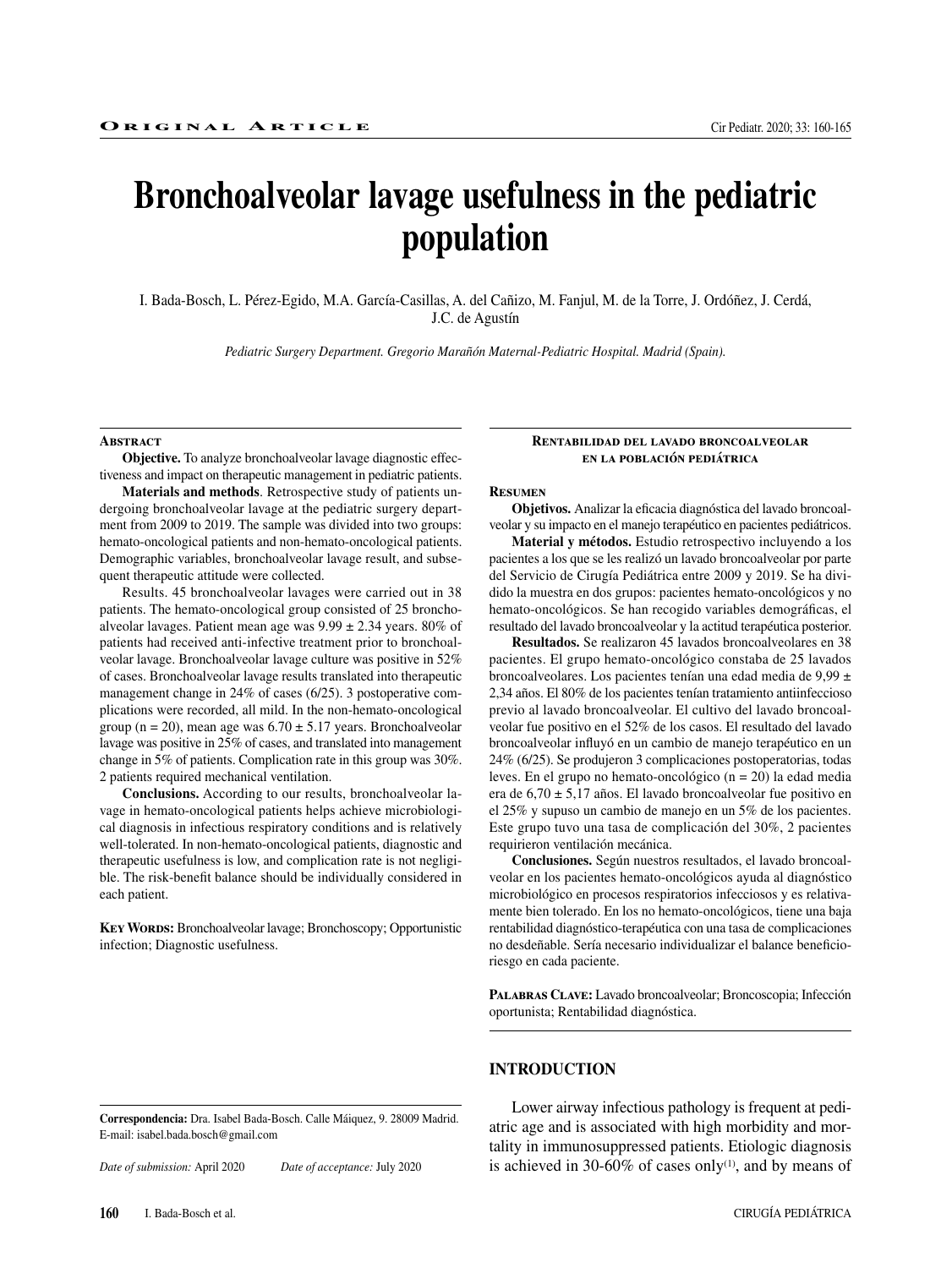an airway sample culture, which is not an easy task in children. Even in collaborative patients, sample quality is typically insufficient and reflects upper respiratory tract flora only. In respiratory conditions with unfavorable progression, this can be addressed by resorting to fibrobronchoscopy with bronchoalveolar lavage (BAL) for sample collection purposes.

This is an invasive technique, which means it requires a specialized cross-disciplinary team, and it is not exempt from complications, so usefulness in children has been called into question. The objective of our study was to analyze diagnostic effectiveness of BAL in the pediatric population and the impact of BAL results in patient therapeutic management.

### **MATERIALS AND METHODS**

A retrospective study of all patients undergoing fibrobronchoscopy at the pediatric surgery department of our healthcare facility from 2009 to 2019 was carried out.

The sample was subsequently divided into two groups –hemato-oncological (HO) patients and non-hemato-oncological (non-HO) patients– as a result of etiology and management differences. Demographic variables, baseline pathology and diagnostic suspicion, presence or absence of neutropenia, thoracic CT-scan, time from empirical treatment initiation to BAL, microbiological results, complications (in the following 48 hours), and subsequent therapeutic attitude were collected in all patients. Management change was defined as drug addition or discontinuation as a direct consequence of microbiological results, excluding modifications stemming from clinical signs or radiological imaging. This information was gathered from patient clinical history records.

The procedure was conducted at the operating room or at the pediatric ICU. All BALs were performed by the same cross-disciplinary team, made up of pediatric surgeons and anesthesiologists or pediatric intensivists. It was carried out under general anesthesia using a laryngeal mask or an endotracheal tube with a fibrobronchoscope adapted to patient size. Three 1 ml/kg 0.9% saline solution doses were instilled inside the most affected pulmonary lobes according to imaging tests, or bilaterally in diffuse cases. At least two samples per patient were collected to ensure sufficient material was available for microbiological studies.

Samples were analyzed using general bacteriological culture and Gram and auramine staining in all cases. In all HO patients, and according to suspicion in non-HO patients, culture and tests were performed to detect the presence of fungi, viruses, and other opportunistic pathogens.

Statistical analysis was carried out using SPSS Statistics software, version 22. Chi square tests (with Fisher's correction if necessary) and T of Student were used.

Time to any given event was analyzed using Kaplan-Meier descriptive statistics and log-rank test. Statistical significance was established at  $p \le 0.05$ .

## **RESULTS**

In the 10-year period, a total of 45 BALs were carried out in 38 patients. In all patients, sample collection was sufficient for analysis purposes. Mean age was  $8.53 \pm 1.78$ years (range: 24 days-19.89 years). 55.6% of patients were male.

#### **HO group**

HO group consisted of 19 patients undergoing 25 BALs. Mean age was  $9.99 \pm 2.34$ , with 65% of patients being male. Baseline diagnoses included acute myeloblastic leukemia  $(3)$ , B $(3)$  and T $(2)$  acute lymphoblastic leukemia, Hodgkin lymphoma (1), medullary aplasia (1), sickle cell disease (2), Ewing sarcoma (1), Wilms tumor (1), osteosarcoma (1), and primary immunodeficiency (4). 5 patients were at hematopoietic progenitor transplantation graft period. At BAL, 60% of patients had neutropenia (neutrophils below 100 cells/mm3). Indication for BAL was defined as persistent respiratory symptoms with fever and pulmonary parenchyma alteration at imaging tests.

96% (24/25) of them had previously undergone CT-scan, which was abnormal in all cases. 70.8% of patients had bilateral alterations, and 79.2% (19/24) had more than one pathological finding (Table 1).

In patients from this group, empiric therapeutic measures were implemented following infectious symptom onset according to our healthcare facility protocols. 80% of BALs were carried out under wide-spectrum anti-infective treatment (always including antibiotics and antifungals). Median time from treatment initiation to BAL was 3 days (1-20 days).

3 patients (12%) had complications: 1 ICU stay for less than 24 hours as a result of respiratory deterioration not requiring mechanical ventilation, 1 fever peak, and 1 episode of self-limited mild hemoptysis.

In terms of test performance, 52% (13/25) of BALs had microbiological results (Table 2). No differences in BAL performance were found between neutropenic and non-neutropenic patients (37.5% *vs.* 41.4%, p = 0.799). Regarding the influence of the previous anti-infective treatment on culture results, no differences were found: 60% (3/5) of positives in patients without treatment *vs.* 50% (10/20) of positives in patients with treatment, p > 0.05. Mean treatment duration in positive culture patients was 2.55 vs. 5.33 days in negative culture patients ( $p =$ 0.187). No significant differences in terms of usefulness were found among patients who had been under treatment for more than 4 days ( $p = 0.65$ ).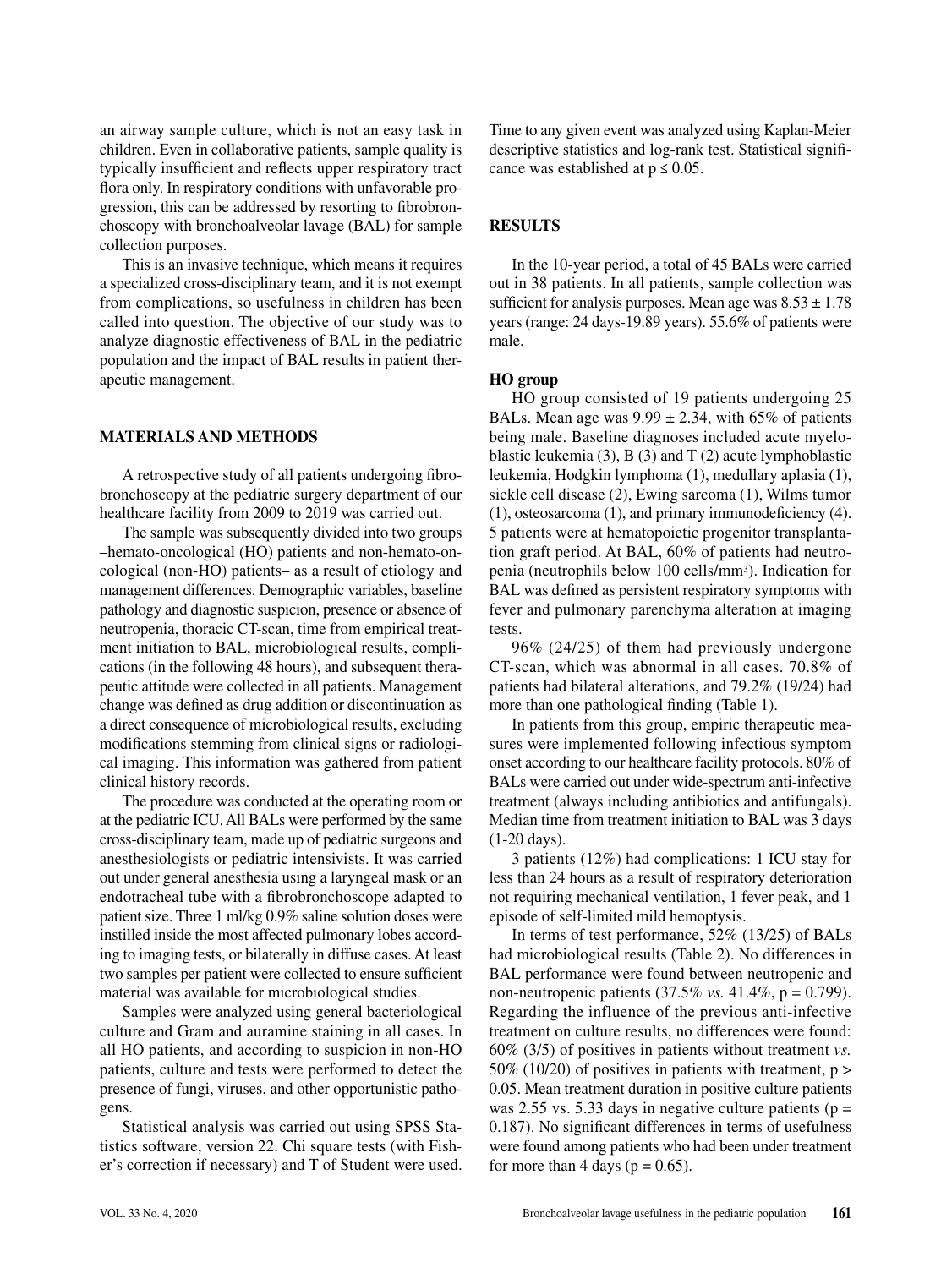## **Table 1. CT-scan radiological findings.**

|                                        | Cohort           | HO              | $Non-HO$        | $\boldsymbol{p}$ |
|----------------------------------------|------------------|-----------------|-----------------|------------------|
| Abnormal CT-scan                       | 94.4\% (34/36)   | $100\%$ (24/24) | 83.3\% (10/12)  | 0.105            |
| More than 1 finding                    | 69.4% (25/36)    | 79.2% (19/24)   | 50\% (6/12)     | 0.395            |
| Consolidation                          | 47.2\% (17/36)   | 58.3% (14/24)   | $25\%$ (3/12)   | 0.059            |
| Focal or diffuse nodule( $s$ ) or mass | 38.9% (14/36)    | 45.8% (11/24)   | 25% (3/12)      | 0.292            |
| Ground glass opacity                   | $30.6\%$ (11/36) | $33.3\%$ (8/24) | $25\%$ (3/12)   | 0.715            |
| Pathological lymph nodes               | 25\% (9/36)      | 29.2% (7/24)    | $16.7\% (2/12)$ | 0.685            |
| <b>Atelectasis</b>                     | 19.4% (7/36)     | $20.8\%$ (5/24) | $16.7\% (2/12)$ |                  |
| Tree-in-bud pattern                    | $13.9\%$ (5/36)  | $16.7\%$ (4/24) | $8.3\%$ (1/12)  | 0.646            |
| <b>Bronchiectasis</b>                  | 13.9% (5/36)     | $12.5\%$ (3/24) | $16.7\% (2/12)$ |                  |
| Pleural effusion                       | $5.5\%$ (2/36)   | $8.3\%$ (2/24)  |                 |                  |
| Calcified granuloma                    | $5.5\%$ (2/36)   | $8.3\%$ (2/24)  |                 |                  |
| Abscess formation areas                | $2.7\%$ (1/36)   | $4.1\%$ (1/24)  |                 |                  |
| Fluid overload                         | $2.7\%$ (1/36)   | $4.1\%$ (1/24)  |                 |                  |
| Air leak areas                         | $2.7\%$ (1/36)   |                 | $8.3\%$ (1/12)  |                  |
| Main bronchus stenosis                 | $2.7\%$ (1/36)   |                 | $8.3\%$ (1/12)  |                  |

## **Table 2. Microbiological results.**

| HO group     |                                                          |                                   |
|--------------|----------------------------------------------------------|-----------------------------------|
| Age          | <b>Baseline</b> pathology                                | Microbiology                      |
| 10 months    | Acute myeloblastic leukemia                              | P. jiroveci (PCR)                 |
| 10 months    | Acute myeloblastic leukemia                              | Coagulase-negative staphylococcus |
| 18 months    | Severe combined immunodeficiency                         | S. viridans                       |
|              |                                                          | Enterovirus                       |
| 5 months     | Chronic granulomatous disease                            | Aspergillus (PCR)                 |
| 5 months     | Chronic granulomatous disease                            | A. fumigatus, A. niger            |
|              |                                                          | Beauveria bassiana                |
| 8 months     | Medullary aplasia                                        | <i>Aspergillus</i> (antigen)      |
| 9 months     | Acute myeloblastic leukemia                              | Aspergillus (PCR)                 |
| 10 months    | Ewing sarcoma                                            | M. tuberculosis                   |
|              |                                                          | Influenza B                       |
| 11 years     | B acute lymphoblastic leukemia                           | <b>Rhinovirus</b>                 |
| 12 years     | Hodgkin lymphoma                                         | Parainfluenza                     |
| 14 years     | Femoral osteosarcoma                                     | Myringyales                       |
| 18 years     | B acute lymphoblastic leukemia                           | Cryptococcus neoformans           |
| 19 years     | Hematopoietic progenitor transplantation                 | Influenza B                       |
| Non-HO group |                                                          |                                   |
| Edad         | <b>Indication</b> for <b>BAL</b>                         | Microbiología                     |
| 24 days      | Acute bronchopneumonia refractory to empirical treatment | H. influenzae                     |
|              |                                                          | M. catarrhalis                    |
|              |                                                          | Neisseria sp                      |
| 3 months     | Suspected interstitial pulmonary disease                 | S. aureus                         |
|              |                                                          | C. pseudodiphtheriticum           |
|              |                                                          | P. jiroveci                       |
| 10 months    | Persistent atelectasis                                   | H. influenzae                     |
| 11 years     | Hematemesis                                              | S. pneumoniae                     |
|              |                                                          | Cladosporium                      |
| 15 years     | Chronic cough                                            | C. albicans                       |
|              |                                                          | Cladosporium                      |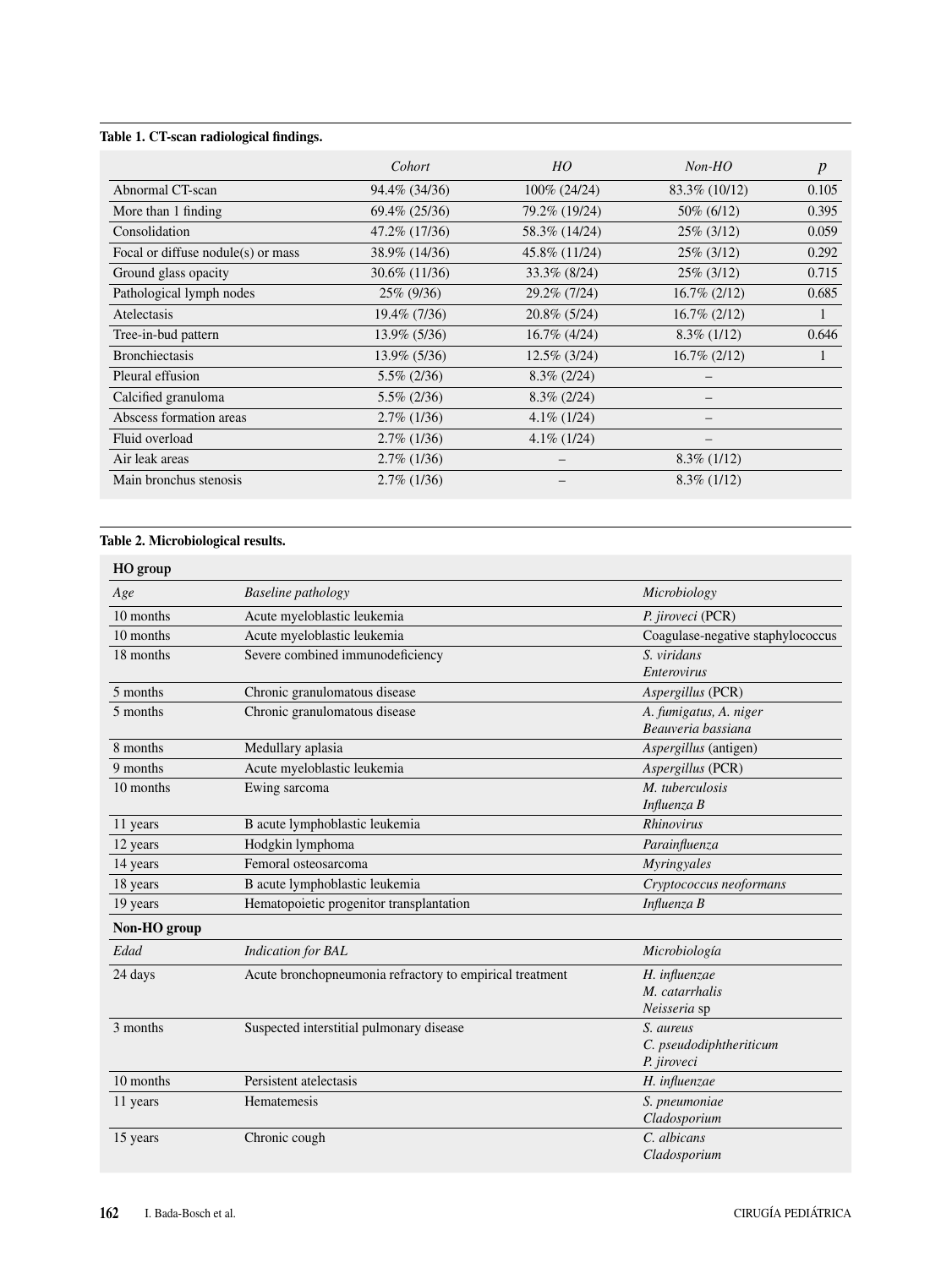BAL results entailed patient management change in 6 patients (24%) – 4 positive culture patients (4/13, 30.8%) and 2 negative culture patients  $(2/12, 16.7\%)$  ( $p = 0.645$ ).

#### **Non-HO group**

The non-HO group consisted of 19 patients undergoing 20 BALs. Mean age was  $6.70 \pm 5.17$  years, with 48% of patients being male. Indication for BAL included repeated pneumonia (5), acute pneumonia with unfavorable progression (3), persistent atelectasis (3), suspected interstitial pulmonary disease (3), suspected tuberculosis (1), fever without a focus after travelling (1), hemoptysis (2), hematemesis (1), and chronic tough (1). 60% of them underwent BAL as part of a fibrobronchoscopy aimed at detecting airway abnormalities. 1 patient (5%) had neutropenia at BAL – the patient was under immunosuppressive treatment following heart transplantation and had repeated pneumonia.

60% (12/20) of patients had previously undergone CT-scan, which was abnormal in 83.3% (10/12) of cases. 33.3% of patients had bilateral alterations, and 50% (6/12) had more than one pathological finding (Table 1).

5 patients (20%) were under previous anti-infective treatment. Median time from treatment initiation to BAL was 7 days (2-38 days).

6 patients (30%) had complications. There were 4 ICU admissions as a result of respiratory deterioration requiring mechanical ventilation, 2 fever peaks, and 2 episodes of self-limited mild hemoptysis.

In terms of test performance, 25% (5/20) of BALs had microbiological results. Microorganism growth was found in most cases (Table 2).

Macroscopic abnormalities at fibrobronchoscopy were noted in one patient (5%), a 1-year-old boy with persistent atelectasis. Thoracic CT-scan demonstrated left main bronchus stenosis. At fibrobronchoscopy, a granuloma was identified in the bronchus and cauterized. BAL results were negative.

Regarding the influence of the previous anti-infective treatment on culture results, no significant differences were found: 26.7% (4/15) of positives in patients without treatment vs. 20% (1/5) of positives in patients with treatment  $(p > 0.05)$ .

BAL results entailed patient management change in 1 (5%) positive culture patient.

#### **DISCUSSION**

BAL is an invasive technique used in patients with already decreased respiratory function. However, it is considered not to entail any more severe risks apart from fibrobronchoscopy itself $(2)$ , and it is well-tolerated even in patients with respiratory insufficiency<sup>(3)</sup>. Fever peaks associated with pulmonary infiltrates (with rates of up to 58%(4,5)), often transitory and without pathological signification, represent the main adverse effect $(6)$ . Other complications reported include transitory and self-limited hypoxemia and hemoptysis. Severe complications have been described in few articles, with an incidence below 0.6%(7). Apart from those, bronchoscopy-associated complications –cough, laryngospasm, bronchospasm, pneumothorax, and infection– are also to be considered $(6,8-11)$ . In HO patients, various authors have reported heterogeneous complication rates of  $1-52\%$ <sup>(3,7,8,10-12)</sup>, mostly mild. Of the few patients requiring ICU stay, most are admitted for monitoring purposes. In our series, 3% of the HO group required ICU stay without invasive mechanical ventilation.

Mortality in oncologic patients developing diffuse pulmonary infiltrates during treatment is 55-90%(8). Fungi are one of the most dreaded etiologic agents, since they may cause invasive fungal disease. In these patients, early diagnosis has a significant impact on prognosis(11,13). Diagnostic confirmation (and treatment implementation) less than 5 days following clinical sign onset can reduce mortality from 51% down to 32% ( $p = 0.024$ )<sup>(10)</sup>. Hence, BAL stands as a crucial diagnostic tool.

However, recent papers have called BAL sensitivity and practical usefulness into question by arguing that it rarely changes therapeutic attitude. On the basis of their results, Batra et al.<sup>(8)</sup> and Rossoff et al.<sup>(14)</sup> proposed a strategy based on the serial use of CT-scan in these patients, stating that it would provide with higher diagnostic effectiveness and efficiency. However, radiological patterns are considered not to be microorganism-specific $(11)$ . In our cohort, the presence of more than one finding per patient (mean: 2.14) and the small sample size per finding, as well as the fact patients had other pathologies related to their oncologic status potentially causing radiological alterations<sup>(11,13)</sup>, prevented us from analyzing the radiological pattern-microorganism association. On the other hand, the potential risk of exposing particularly sensitive patients (pediatric patients with multiple control imaging, secondary neoplastic risk, and chemotherapy and radiotherapy toxicity) to higher radiation doses should also be considered. Therefore, according to the ALARA principle $(15)$ , this is seemingly not the best diagnostic strategy.

In our HO cohort, BAL diagnostic usefulness was 52% (13/25), consistent with previous articles (25-69%)(3,7,8,10,12,13,16-18). According to some studies, neutropenia could reduce BAL diagnostic effectiveness<sup>(7,13)</sup>. However, our results, as well as those from other papers<sup>(8)</sup>, suggest neutropenia is an independent parameter. Anti-infective treatment can also play a role in this. Reinwald et al.(19) observed that BAL sensitivity decreased with the addition of antifungals, especially more than two. In our population, there were only 5 patients without previous treatment *vs.* 20 patients with previous treatment, which prevented significant results on treatment influence from being achieved. In addition, time from treatment initiation has also been suggested to be a potential key factor. Batra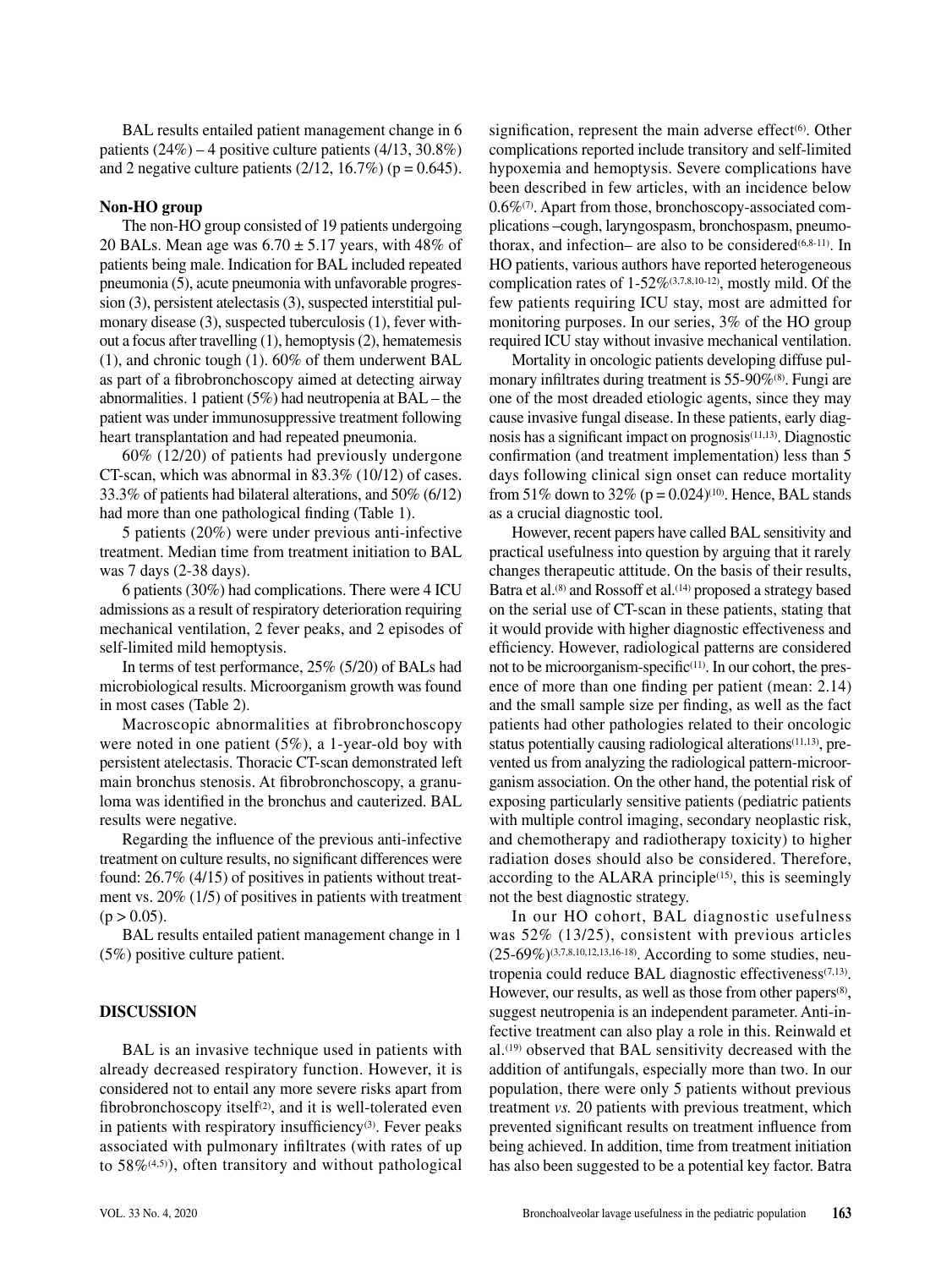et al.(8) observed that all positive results in their series were patients who had initiated treatment less than 5 days before. Shannon et al.<sup> $(7)$ </sup> described a 2.5-fold higher likelihood (p < 0.0001) of finding positive results if BAL was performed before the 4th treatment day. Even though they were not statistically significant, our results reflected a trend towards shorter previous treatment in patients with positive results.

BAL requires an anesthetic and surgical team which could not be available 24/7. Therefore, considering respiratory infection morbidity in oncologic patients and the good usefulness results described in the 4-5 first treatment days, BAL could be regarded as a non-urgent but preferential procedure following anti-infective therapy initiation.

In HO patients, BAL changes treatment in 8-63% of cases(3,7,8,10,12,17). Most of our patients had started with wide-spectrum anti-infective treatment, which means the drug was already being administered, so positive results did not change treatment that often (30.8%). When they did, it was mostly due to the presence of viruses or parasites, which are not properly covered by regular prophylaxis. However, finding fungi at BAL did not change treatment in any case, as it had been reported in previous studies<sup>(16,17)</sup>. Therefore, even though indication for BAL is often aimed at isolating potential fungal infections, its true usefulness lies in the fact it allows the presence of other uncovered pathogens (viruses and parasites) to be ruled out. On the other hand, negative results changed management in 16.7% of cases, which allowed treatment to be optimized, since these patients already receive multiple drugs with significant toxicity.

In non-HO patients, 25% of BALs had microbiological results, *vs.* 30-52% reported in previous studies<sup>(20,21)</sup>. Only 1 patient (5%) had their treatment modified as a result of BAL findings. Other studies describe treatment change rates of 18.5-38.7%(20-22). Such a low therapeutic usefulness probably stems from the fact that, in most cases, BAL was carried out as an additional procedure within the context of diagnostic fibrobronchoscopy to rule out macroscopic airway abnormalities. Even though there was only 1 case in our cohort, other studies report macroscopic diagnosis in up to 31% of patients<sup>(20)</sup>.

Although the literature supports BAL is a safe technique with few complications associated (around  $11\%^{(20,21)}$ ), complication rate in our immunocompetent patient cohort was 30%. 4 complications were mild, but 2 patients required ICU stay. The complications observed are probably those typically associated with fibrobronchoscopy, which means the increase in morbidity cannot be attributed to BAL. And given that indication for bronchoscopy was correct in these patients, we believe that BAL does not excessively increase risks, even if it provides with limited results.

The main limitation of our study was the fact it was a retrospective one, which restricted data collection. In addition, the small sample size played a major role as it prevented statistically significant results from being achieved. Our results were mostly consistent with those previously described in the literature. However, multicenter prospective studies with a larger patient cohort are required to adequately define this.

#### **CONCLUSIONS**

According to our results, BAL in HO patients helps achieve microbiological diagnosis in infectious respiratory conditions, which allows antimicrobial treatment to be optimized. In spite of the general and respiratory deterioration of these patients, fibrobronchoscopy with BAL is relatively well tolerated.

In immunocompetent patients, BAL diagnostic and therapeutic usefulness is low, and complication rate is not negligible. However, BAL is often carried out as part of a fibrobronchoscopy aimed at detecting macroscopic airway abnormalities. Therefore, the risk-benefit balance should be individually considered in each patient.

#### **REFERENCES**

- 1. Cobos Barrosos N, Escribano Montaner A, Garmendia Iglesias MA, Korta Murua J, Linán Cortés S, Martínez Gómez M, et al. Protocolo del tratamiento de las neumonias en la infancia. An Esp Pediatr. 1999; 50: 189-95.
- 2. Escribano Montaner A, Moreno Galdó A. Técnicas fibrobroncoscópicas especiales: lavado broncoalveolar, biopsia bronquial y biopsia transbronquial. An Pediatría. 2005; 62: 352-66.
- 3. Avilés CL, Silva P, Zubieta M, Álvarez AM, Becker A, Salgado C, et al. Cáncer, neutropenia febril e imágenes pulmonares: Hallazgos en el lavado broncoalveolar en niños. Rev Chil Infectol. 2012; 29: 329-34.
- 4. Picard E, Schwartz S, Goldberg S, Glick T, Villa Y, Kerem E. A prospective study of fever and bacteremia after flexible fiberoptic bronchoscopy in children. Chest. 2000; 117: 573-7.
- 5. Picard E, Goldberg S, Virgilis D, Schwartz S, Raveh D, Kerem E. A single dose of dexamethasone to prevent postbronchoscopy fever in children: A randomized placebo-controlled trial. Chest. 2007; 131: 201-5.
- 6. De Blic J, Midulla F, Barbato A, Clement A, Dab I, Eber E, et al. Bronchoalveolar lavage in children. Eur Respir J. 2000; 15: 217-31.
- 7. Shannon VR, Andersson BS, Lei X, Champlin RE, Kontoyiannis DP. Utility of early versus late fiberoptic bronchoscopy in the evaluation of new pulmonary infiltrates following hematopoietic stem cell transplantation. Bone Marrow Transplant. 2010; 45: 647-55.
- 8. Batra S, Li B, Underhill N, Maloney R, Katz B, Hijiya N. Clinical Utility of Bronchoalveolar Lavage and Respiratory Tract Biopsies in Diagnosis and Management of Suspected Invasive Respiratory Fungal Infections in Children. Pediatr Blood Cancer. 2015; 62: 1579-86.
- 9. Schramm D, Yu Y, Wiemers A, Vossen C, Snijders D, Krivec U, et al. Pediatric flexible and rigid bronchoscopy in European